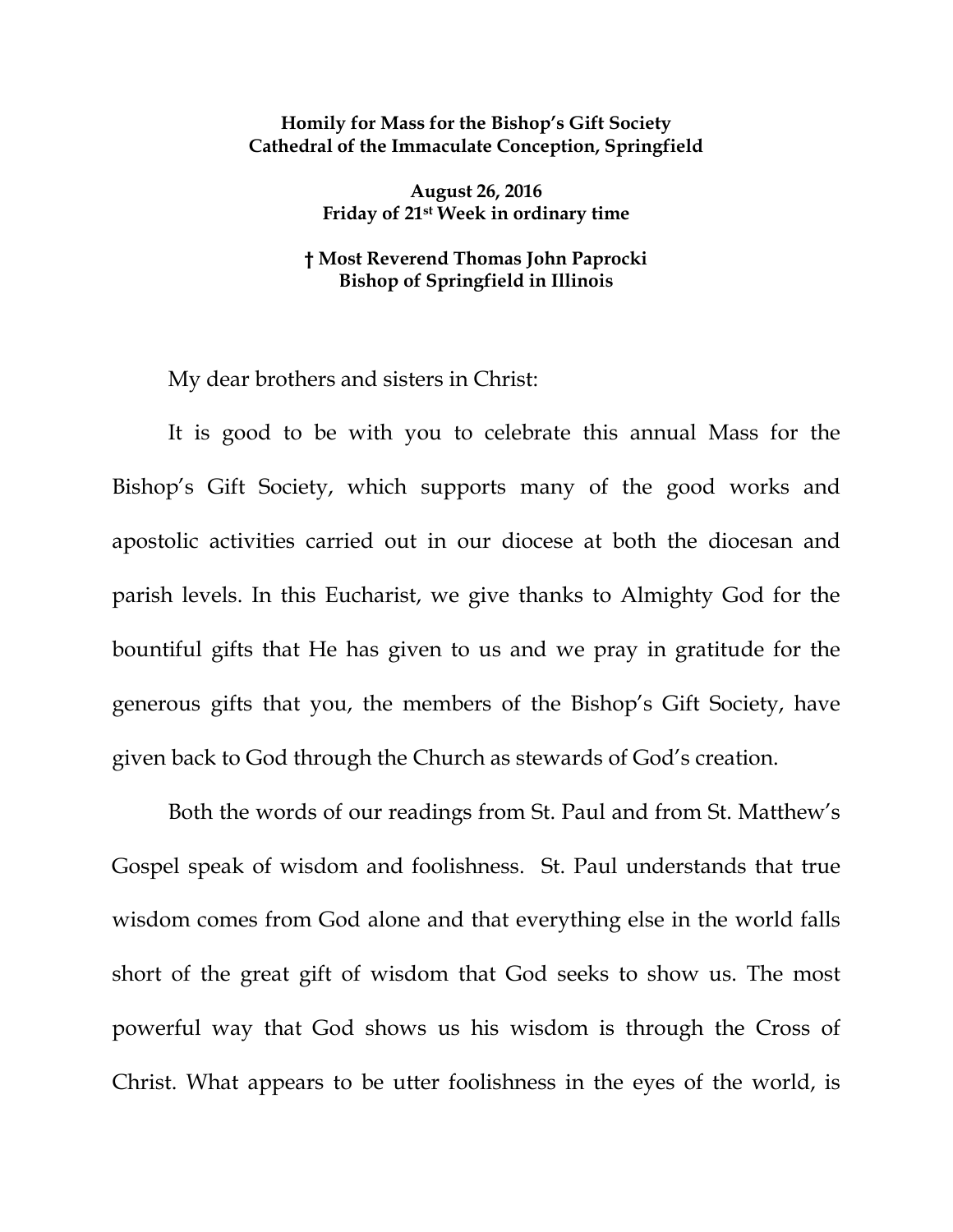actually the only thing that truly matters. For what is of the greatest value to us is union with God, and this union, this relationship with God, is only made possible through the sacrifice of Christ upon the Cross.

To be wise is to know the value of relationship with God. Nothing else can compare to it. Even though "the earth is full of the goodness of the Lord," as the psalmist tells us, nothing in all the world can compare to the love of the Lord. The Lord Himself is the source of all the goodness of the earth. It is out of God's generosity that we have come to receive the good things in this life.

As the secular world looks at how the Church as a community and Christians as individuals spend their money, it may look quite foolish in their eyes. Paying tuition and providing financial support for Catholic schools seems foolish for taxpayers who are paying for public schools. The expense of priestly formation of our seminarians seems foolish to those who have no appreciation for Christian philosophy or Catholic theology, or for the parishioners' desires to have priests to celebrate Mass and administer the sacraments. Catholic social services to feed the hungry and help for the poor make no sense to those who would simply see these matters as the responsibility of the government, not acts of charity.